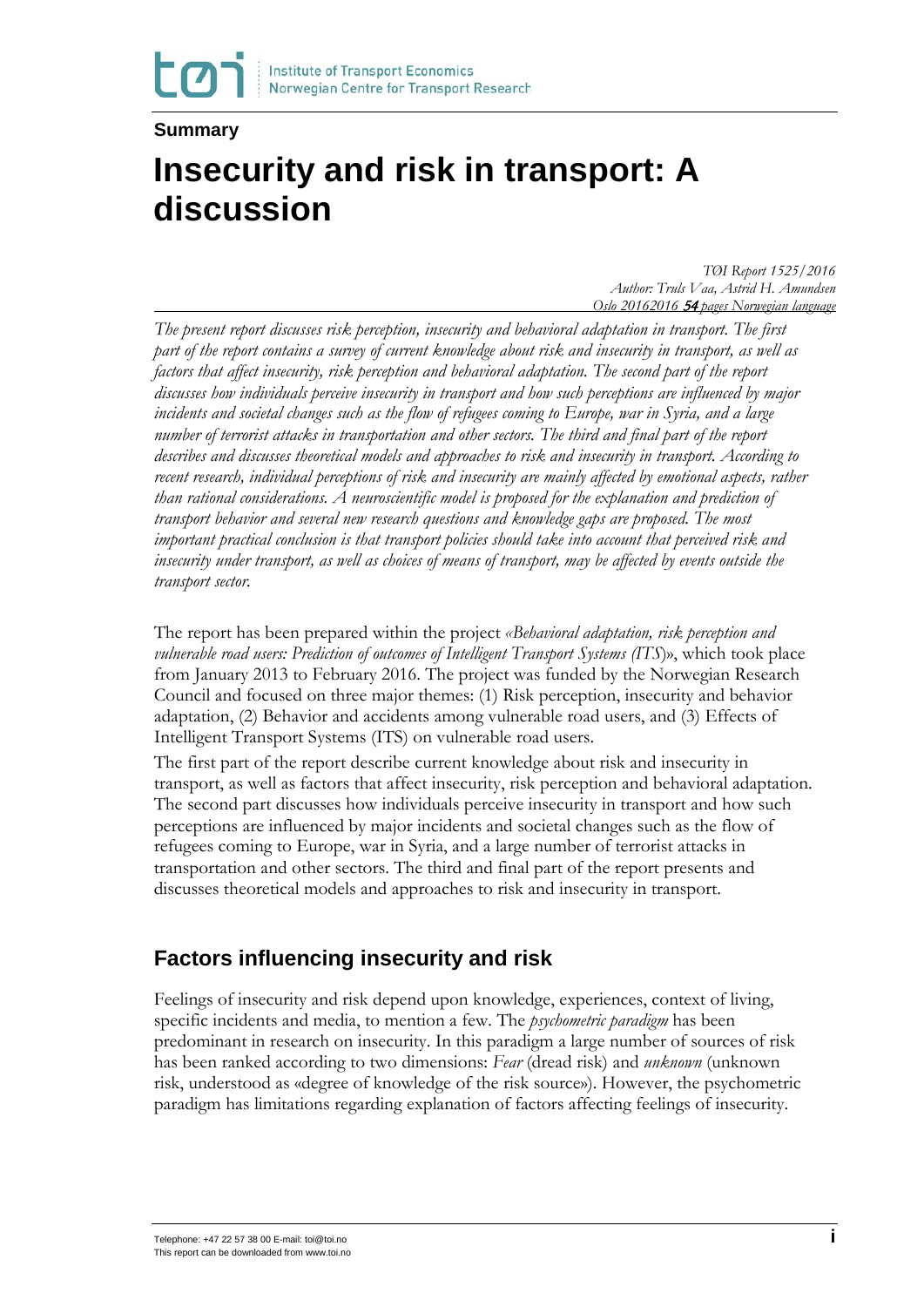The degree of insecurity depends on subjective appraisals of the probability and consequences of possible incidents and individual experiences with similar incidents. Serious illnesses is what worry people most, then comes traffic accidents, while terror attacks and natural catastrophes where ranked at the bottom. These ranks are, however, about 10 years old, and new assessments are needed.

Several studies show that there are large individual differences in feelings of insecurity in transport and ways to reduce insecurity, as well as differences between transport modes. Insecurity among females and males are more rooted in exposures of robbery, violence, threats, thefts and harassment than in fearing accidents. Female appraisals of risk are based more on feelings, while male appraisals are based more on cognitive evaluations. Sexual harassment in public transport are primarily directed towards females. This issue has to some extent been exposed in Norwegian media, but the prevalence of sexual harassment and sexual assaults are much higher in other countries. Sexual harassment in public transport in Norway has only to a minor extent been a topic in media.

A Norwegian study found that *neuroticism* was the only personality trait, which was associated with feelings of insecurity in transport. In another Norwegian study *sensationseekers* had a more positive appraisal of their own abilities, they were more negative towards rules and regulations as speed limits and seat belt use, and the had lower priorities regarding safety. People classified as *worried* were more concerned about risks in road traffic and prioritized safety higher than sensation-seekers, but, in general terms, Norwegians are not very worried about accidents or unpleasant incidents when travelling. The exception is travelling by motorcycle, which is regarded as a very risky mode of transport in terms of the possibility of experiencing an accident. T-bane (metro) is the mode of transport which is experienced as the most insecure regarding being exposed to unpleasant incidents and harassment.

A survey in Oslo and Kristiansand in 2007 found that a high number of respondents sometimes or often changed their way of travel, by changing between modes of transport because of insecurity, a result which remained in a follow-up study in 2012. Riding a motorcycle, walking, and bicycling, were the transport modes of which respondents said they would avoid because of insecurity. The reasons of feeling insecure may vary as insecurity can be rooted in heavy weather conditions as well as worries about meeting unpleasant people. Females are more prone to change their behavior because of insecurity.

# **Insecurity in a contemporary time**

The report discusses how people experience and appraise security in a time which is characterized by events that affect people and society to a much larger and comprehensive extent than the one comprising transport only. We have seen exodus of refugees from the Middle East and Africa to Europe, we have seen the horrors of the war in Syria, and terror attacks both within and outside the sector of transport. Having been exposed to comprehensive and often graphic scenes in media, this has been events which hardly cannot escape one's mind, thoughts and feelings.